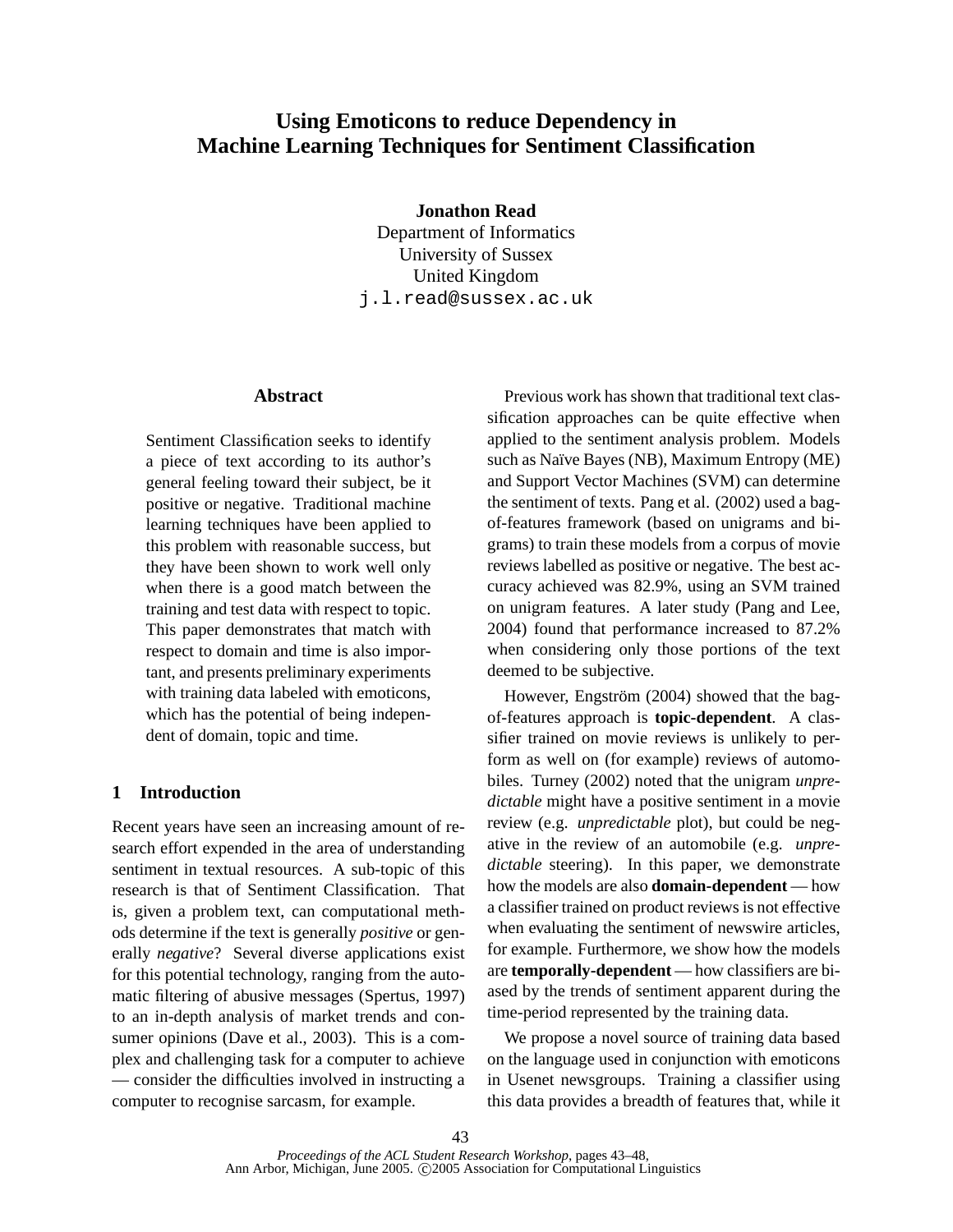|                 |            | <b>Testing</b><br><b>FIN</b> | M&A  | <b>MIX</b> |
|-----------------|------------|------------------------------|------|------------|
| <b>Training</b> |            |                              |      |            |
| NB              | <b>FIN</b> | 80.3                         | 75.5 | 74.0       |
|                 | M&A        | 77.5                         | 75.3 | 75.8       |
|                 | <b>MIX</b> | 70.7                         | 62.9 | 84.6       |
| <b>SVM</b>      | <b>FIN</b> | 78.8                         | 72.7 | 68.9       |
|                 | M&A        | 74.5                         | 75.5 | 75.5       |
|                 | <b>MIX</b> | 72.0                         | 68.9 | 81.1       |

Figure 1: Topic dependency in sentiment classification. Accuracies, in percent. Best performance on a test set for each model is highlighted in bold.

does not perform to the state-of-the-art, could function independent of domain, topic and time.

# **2 Dependencies in Sentiment Classification**

#### **2.1 Experimental Setup**

In this section, we describe experiments we have carried out to determine the influence of domain, topic and time on machine learning based sentiment classification. The experiments use our own implementation of a Naïve Bayes classifier and Joachim's (1999)  $SVM<sup>light</sup>$  implementation of a Support Vector Machine classifier. The models were trained using unigram features, accounting for the presence of feature types in a document, rather than the frequency, as Pang et al. (2002) found that this is the most effective strategy for sentiment classification.

When training and testing on the same set, the mean accuracy is determined using three-fold crossvalidation. In each case, we use a paired-sample t-test over the set of test documents to determine whether the results produced by one classifier are statistically significantly better than those from another, at a confidence interval of at least 95%.

## **2.2 Topic Dependency**

Engström (2004) demonstrated how machinelearning techniques for sentiment classification can be topic dependent. However, that study focused on a three-way classification (positive, negative and neutral). In this paper, for uniformity across different data sets, we focus on only positive and negative sentiment. This experiment also provides an opportunity to evaluate the Naïve Bayes classifier as the previous work used SVMs.

We use subsets of a *Newswire* dataset (kindly pro-

|                 |              | <b>Testing</b><br>Newswire | Polarity 1.0 |
|-----------------|--------------|----------------------------|--------------|
| <b>Training</b> |              |                            |              |
| <b>NB</b>       | Newswire     | 78.2                       | 57.6         |
|                 | Polarity 1.0 | 53.2                       | 78.9         |
|                 |              |                            |              |
| <b>SVM</b>      | Newswire     | 78.2                       | 63.2         |
|                 | Polarity 1.0 | 63.6                       | 81.5         |
|                 |              |                            |              |

Figure 2: Domain dependency in sentiment classification. Accuracies, in percent. Best performance on a test set for each model is highlighted in bold.

vided by Roy Lipski of Infonic Ltd.) that relate to the topics of Finance (FIN), Mergers and Aquisitions (M&A) and a mixture of both topics (MIX). Each subset contains further subsets of articles of positive and negative sentiment (selected by independent trained annotators), each containing 100 stories. We trained a model on a dataset relating to one topic and tested that model using the other topics. Figure 1 shows the results of this experiment.

The tendency seems to be that performance in a given topic is best if the training data is from the same topic. For example, the Finance-trained SVM classifier achieved an accuracy of 78.8% against articles from Finance, but only 72.7% when predicting the sentiment of articles from M&A. However, statistical testing showed that the results are not significantly different when training on one topic and testing on another. It is interesting to note, though, that providing a dataset of mixed topics (the sub-corpus MIX) does not necessarily reduce topic dependency. Indeed, the performance of the classifiers suffers a great deal when training on mixed data (confidence interval 95%).

#### **2.3 Domain Dependency**

We conducted an experiment to compare the accuracy when training a classifier on one domain (newswire articles or movie reviews from the *Polarity 1.0* dataset used by Pang et al. (2002)) and testing on the other domain. In Figure 2, we see a clear indication that models trained on one domain do not perform as well on another domain. All differences are significant at a confidence interval of 99.9%.

#### **2.4 Temporal Dependency**

To investigate the effect of time on sentiment classification, we constructed a new set of movie re-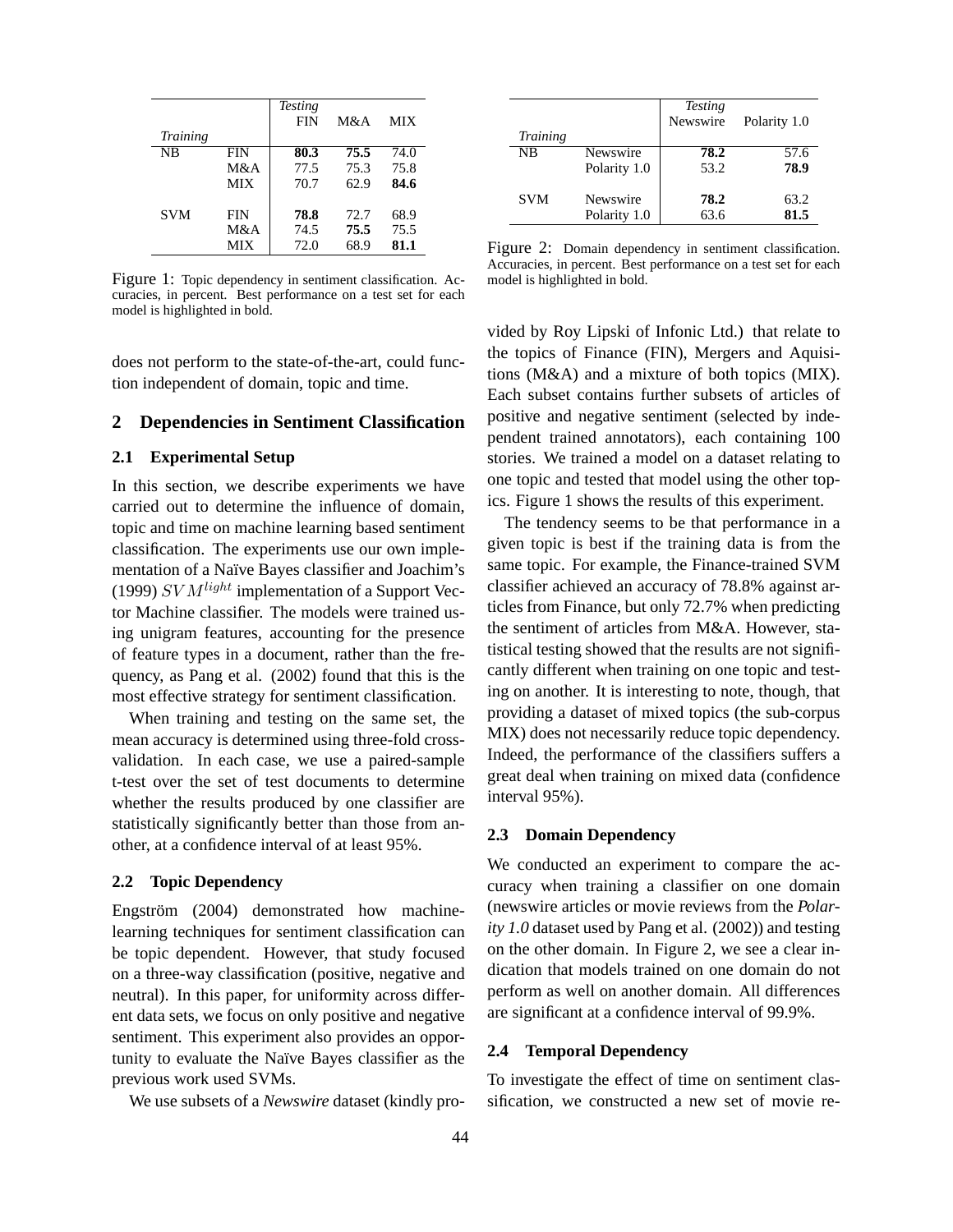| <b>Training</b> |               | <b>Testing</b><br>Polarity 1.0 | Polarity 2004 |
|-----------------|---------------|--------------------------------|---------------|
| <b>NB</b>       | Polarity 1.0  | 78.9                           | 71.8          |
|                 | Polarity 2004 | 63.2                           | 76.5          |
| <b>SVM</b>      | Polarity 1.0  | 81.5                           | 77.5          |
|                 | Polarity 2004 | 76.5                           | 80.8          |

Figure 3: Temporal dependency in sentiment classification. Accuracies, in percent. Best performance on a test set for each model is highlighted in bold.

views, following the same approach used by Pang et al. (2002) when they created the Polarity 1.0 dataset. The data source was the Internet Movie Review Database archive<sup>1</sup> of movie reviews. The reviews were categorised as positive or negative using automatically extracted ratings. A review was ignored if it was not written in 2003 or 2004 (ensuring that the review was written after any in the Polarity 1.0 dataset). This procedure yielded a corpus of 716 negative and 2,669 positive reviews. To create the *Polarity 2004*<sup>2</sup> dataset we randomly selected 700 negative reviews and 700 positive reviews, matching the size and distribution of the Polarity 1.0 dataset.

The next experiment evaluated the performance of the models first against movie reviews from the same time-period as the training set and then against reviews from the other time-period. Figure 3 shows the resulting accuracies.

These results show that while the models perform well on reviews from the same time-period as the training set, they are not so effective on reviews from other time-periods (confidence interval 95%). It is also apparent that the Polarity 2004 dataset performs worse than the Polarity 1.0 dataset (confidence interval 99.9%). A possible reason for this is that Polarity 2004 data is from a much smaller time-period than that represented by Polarity 1.0.

# **3 Sentiment Classification using Emoticons**

One way of overcoming the domain, topic and time problems we have demonstrated above would be to find a source of much larger and diverse amounts of general text, annotated for sentiment. Users of

| Glyph                  | Meaning             | Frequency |
|------------------------|---------------------|-----------|
| $:-)$                  | smile               | 3.8739    |
| $:-)$                  | wink                | 2.4350    |
| $:-($                  | frown               | 0.4961    |
| :-D                    | wide grin           | 0.1838    |
| :-P                    | tongue sticking out | 0.1357    |
| :-O                    | surprise            | 0.0171    |
| $\left  \cdot \right $ | disappointed        | 0.0146    |
| $:^{\prime}$           | crying              | 0.0093    |
| :-S                    | confused            | 0.0075    |
| : (a)                  | angry               | 0.0038    |
| :-\$                   | embarrassed         | 0.0007    |

Figure 4: Examples of emoticons and the frequency of usage observed in Usenet articles, in percent. For example, 2.435% of downloaded Usenet articles contained a wink emoticon.

electronic methods of communication have developed visual cues that are associated with emotional states in an attempt to state the emotion that their text represents. These have become known as *smileys* or *emoticons* and are glyphs constructed using the characters available on a standard keyboard, representing a facial expression of emotion — see Figure 4 for some examples. When the author of an electronic communication uses an emoticon, they are effectively marking up their own text with an emotional state. This marked-up text can be used to train a sentiment classifier if we assume that a *smile* indicates generally positive text and a *frown* indicates generally negative text.

## **3.1 Emoticon Corpus Construction**

We collected a corpus of text marked-up with emoticons by downloading Usenet newsgroups and saving an article if it contained an emoticon listed in Figure 4. This process resulted in 766,730 articles being stored, from 10,682,455 messages in 49,759 newsgroups inspected. Figure 4 also lists the percentage of documents containing each emoticon type, as observed in the Usenet newsgroups.

We automatically extracted the paragraph(s) containing the emoticon of interest (a smile or a frown) from each message and removed any superfluous formatting characters (such as those used to indicate article quotations in message threads). In order to prevent quoted text from being considered more than once, any paragraph that began with exactly the same thirty characters as a previously observed paragraph was disregarded. Finally, we used the classifier developed by Cavnar and Trenkle (1994) to filter

<sup>1</sup>http://reviews.imdb.com/Reviews/

<sup>&</sup>lt;sup>2</sup>The new datasets described in this paper are available at http://www.sussex.ac.uk/Users/jlr24/data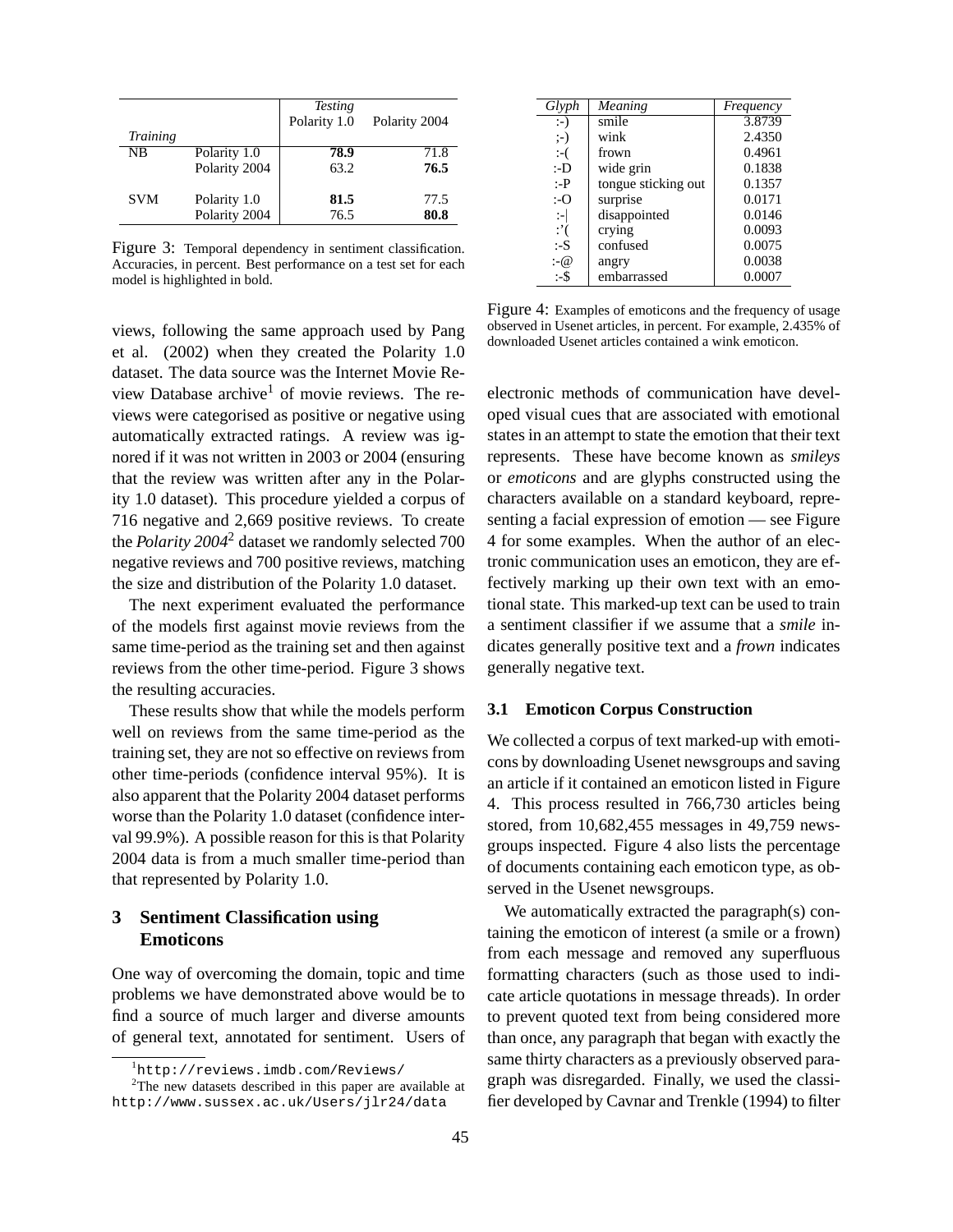|     | Finance           | M&A                           | Mixed          |
|-----|-------------------|-------------------------------|----------------|
| NΒ  | $46.0 \pm 2.1$    | $55.8 \pm 3.8$                | $49.0 \pm 1.6$ |
| SVM | $1\,50.3 \pm 1.7$ | $57.8 \pm 6.5$ $55.5 \pm 2.7$ |                |

Figure 5: Performance of Emoticon-trained classifier across topics. Mean accuracies with standard deviation, in percent.

|            | Newswire       | Polarity 1.0   |
|------------|----------------|----------------|
| NB         | $50.3 \pm 2.2$ | $56.8 \pm 1.8$ |
| <b>SVM</b> | $54.4 \pm 2.8$ | $54.0 \pm 0.8$ |

Figure 6: Performance of Emoticon-trained classifiers across domains. Mean accuracies with standard deviation, in percent.

out any paragraphs of non-English text. This process yielded a corpus of 13,000 article extracts containing frown emoticons. As investigating skew between positive and negative distributions is outside the scope of this work, we also extracted 13,000 article extracts containing smile emoticons. The dataset is referred to throughout this paper as *Emoticons* and contains 748,685 words.

### **3.2 Emoticon-trained Sentiment Classification**

This section describes how the Emoticons corpus<sup>3</sup> was optimised for use as sentiment classification training data. 2,000 articles containing smiles and 2,000 articles containing frowns were held-out as optimising test data. We took increasing amounts of articles from the remaining dataset (from 2,000 to 22,000 in increments of 1,000, an equal number being taken from the positive and negative sets) as optimising training data. For each set of training data we extracted a context of an increasing number of tokens (from 10 to 1,000 in increments of 10) both before and in a window<sup>4</sup> around the smile or frown emoticon. The models were trained using this extracted context and tested on the held-out dataset.

The optimisation process revealed that the bestperforming settings for the Naïve Bayes classifier was a window context of 130 tokens taken from the largest training set of 22,000 articles. Similarly, the best performance for the SVM classifier was found using a window context of 150 tokens taken from

|                | Polarity 1.0   | Polarity 2004  |
|----------------|----------------|----------------|
| N <sub>R</sub> | $56.8 \pm 1.8$ | $56.7 \pm 2.2$ |
| <b>SVM</b>     | $54.0 \pm 0.8$ | $57.8 \pm 1.8$ |

Figure 7: Performance of Emoticon-trained classifier across time-periods. Mean accuracies with standard deviation, in percent.

#### 20,000 articles.

The classifiers' performance in predicting the smiles and frowns of article extracts was verified using these optimised parameters and ten-fold crossvalidation. The mean accuracy of the Naïve Bayes classifier was 61.5%, while the SVM classifier was 70.1%.

Using these same classifiers to predict the sentiment of movie reviews in Polarity 1.0 resulted in accuracies of 59.1% (Naïve Bayes) and 52.1% (SVM).

We repeated the optimisation process using a held-out set of 100 positive and 100 negative reviews from the Polarity 1.0 dataset, as it is possible that this test needs different parameter settings. This revealed an optimum context of a window of 50 tokens taken from a training set of 21,000 articles for the Na¨ıve Bayes classifier. Interestingly, the optimum context for the SVM classifier appeared to be a window of only 20 tokens taken from a mere 2,000 training examples. This is clearly an anomaly, as these parameters resulted in an accuracy of 48.9% when testing against the reserved reviews of Polarity 1.0. We attribute this to the presence of noise, both in the training set and in the held-out set, and discuss this below (Section 4.2). The second-best parameters according to the optimisation process were a context of 510 tokens taken before an emoticon, from a training set of 20,000 examples.

We used these optimised parameters to evaluate the sentiments of texts in the test sets used to evaluate dependency in Section 2. Figures 5, 6 and 7 show the final, optimised results across topics, domains and time-periods respectively. These tables report the average accuracies over three folds, with the standard deviation as a measure of error.

# **4 Discussion**

The emoticon-trained classifiers perform well (up to 70% accuracy) when predicting the sentiment of article extracts from the Emoticons dataset, which is encouraging when one considers the high level of

<sup>&</sup>lt;sup>3</sup>Note that in these experiments the emoticons are used as anchors from which context is extracted, but are removed from texts before they are used as training or test data.

<sup>4</sup>Context taken after an emoticon was also investigated, but was found to be inferior. This is because approximately twothirds of article extracts end in an emoticon so when using aftercontext few features are extracted.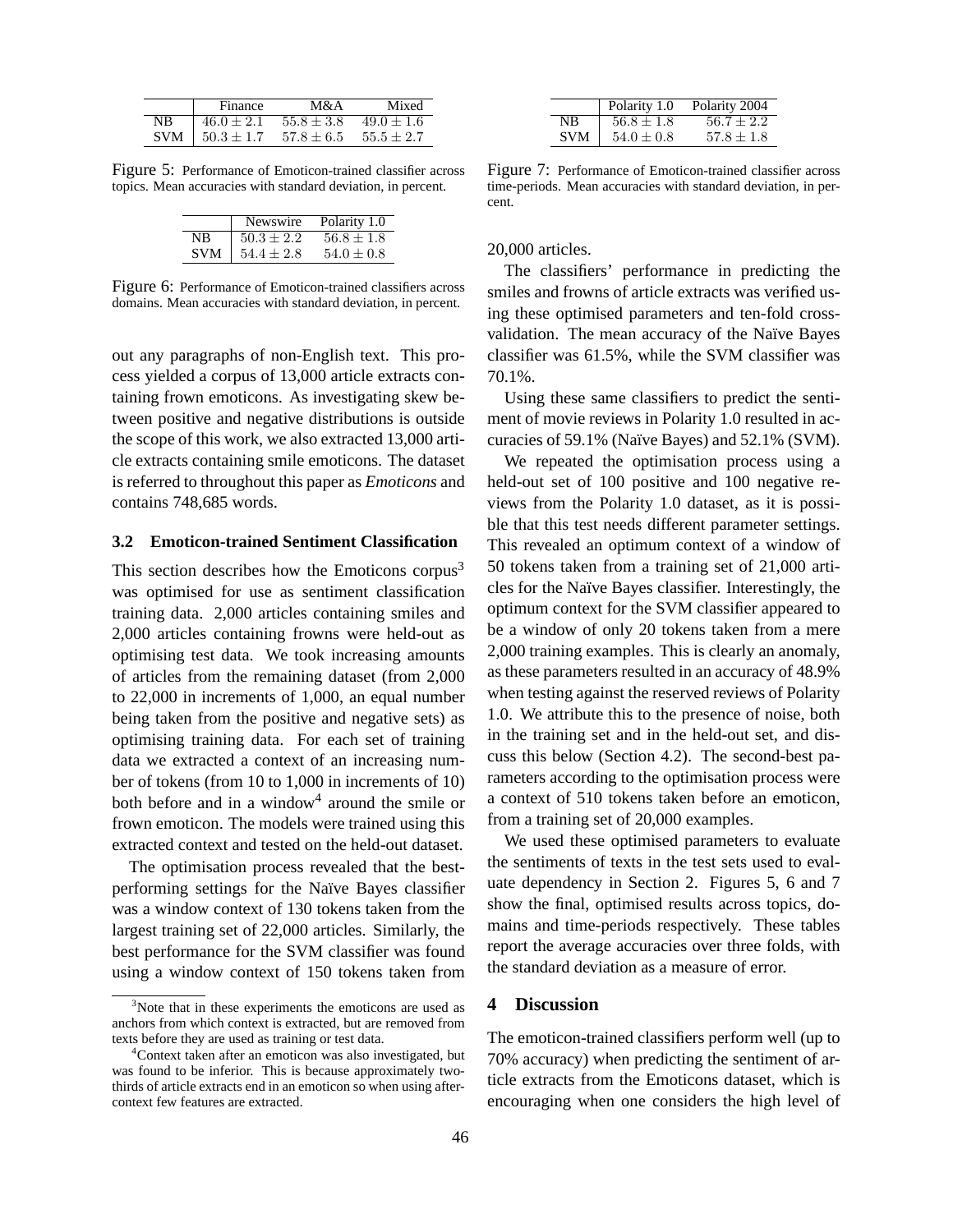| Training     | Testing                       | Coverage |
|--------------|-------------------------------|----------|
| Polarity 1.0 | Polarity 1.0                  | 69.8     |
|              | (three-fold cross-validation) |          |
| Emoticons    | FIN                           | 54.9     |
|              | M&A                           | 58.1     |
|              | МIХ                           | 60.2     |
|              | Newswire                      | 46.1     |
|              | Polarity 1.0                  | 41.1     |
|              | Polarity 2004                 | 42.6     |

Figure 8: Coverage of classifiers, in percent.

noise that is likely to be present in the dataset.

However, they perform only a little better than one would expect by chance when classifying movie reviews, and are not effective in predicting the sentiment of newswire articles. This is perhaps due to the nature of the datasets — one would expect language to be informal in movie reviews, and even more so in Usenet articles. In contrast, language in newswire articles is far more formal. We might therefore infer a further type of dependence in sentiment classification, that of language-style dependency.

Also, note that neither machine-learning model consistently out-performs the other. We speculate that this, and the generally mediocre performance of the classifiers, is due (at least) to two factors; poor coverage of the features found in the test domains and a high level of noise found in Usenet article extracts. We investigate these factors below.

## **4.1 Coverage**

Figure 8 shows the coverage of the Emoticon-trained classifiers on the various test sets. In these experiments, we are interested in the coverage in terms of unique token types rather than the frequency of features, as this more closely reflects the training of the models (see Section 2.1). The mean coverage of the Polarity 1.0 dataset during three-fold crossvalidation is also listed as an example of the coverage one would expect from a better-performing sentiment classifier. The Emoticon-trained classifier has much worse coverage in the test sets.

We analysed the change in coverage of the Emoticon-trained classifiers on the Polarity 1.0 dataset. We found that the coverage continued to improve as more training data was provided; the coverage of unique token types was improving by about 0.6% per 1,000 training examples when the Emoti-



Figure 9: Change in Performance of the SVM Classifier on held-out reviews from Polarity 1.0, varying training set size and window context size. The datapoints represent 2,200 experiments in total.

cons dataset was exhausted.

It appears possible that more training data will improve the performance of the Emoticon-trained classifiers by increasing the coverage. Potential sources for this include online bulletin boards, chat forums, and further newsgroup data from Usenet and Google Groups<sup>5</sup>. Future work will utilise these sources to collect more examples of emoticon use and analyse any improvement in coverage and accuracy.

# **4.2 Noise in Usenet Article Extracts**

The article extracts collected in the Emoticons dataset may be noisy with respect to sentiment. The SVM classifier seems particularly affected by this noise. Figure 9 depicts the change in performance of the SVM classifier when varying the training set size and size of context extracted. There are significant spikes apparent for the training sizes of 2,000, 3,000 and 6,000 article extracts (as noted in Section 3.2), where the accuracy suddenly increases for the training set size, then quickly decreases for the next set size. This implies that the classifier is discovering features that are useful in classifying the heldout set, but the addition of more, noisy, texts soon makes the information redundant.

Some examples of noise taken from the Emoticons dataset are: mixed sentiment, e.g.

<sup>5</sup>http://groups.google.com